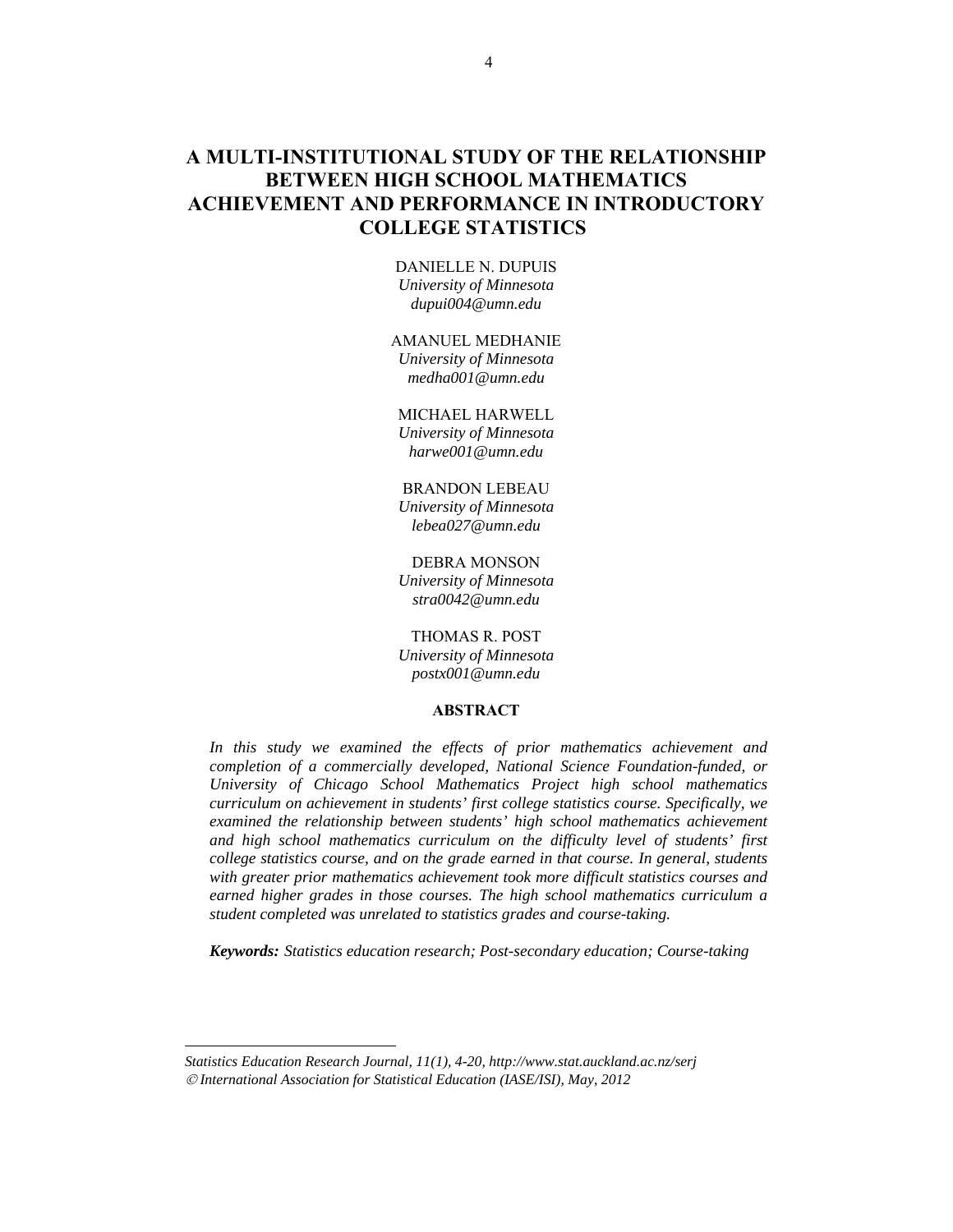# **1. INTRODUCTION**

Statistics has received increasing recognition as an important part of both secondary and post-secondary education (we define post-secondary as institutions offering a Bachelor's degree). At the post-secondary level, an increasing number of students are taking courses in statistics, many of which satisfy the now common quantitative literacy graduation requirement for undergraduates. In fall 2005, an estimated 260,000 U.S. undergraduate students enrolled in a statistics course, an increase of over 40,000 students from 1995 (Lutzer, Rodi, Kirkman, & Maxwell, 2007). This number is likely an underestimate as it is limited to enrollment in courses offered by mathematics and statistics departments, and thus, does not count students who take statistics courses in other departments. These courses are often taught in psychology, biology, or economics departments and may differ from those typically offered by mathematics and statistics departments in the emphasis placed on understanding statistical theory and the importance of possessing a good working knowledge of calculus.

In this study, we explored the relationship between students' prior mathematics achievement in high school and achievement in their first college statistics course. Mulhern and Wylie (2005) identified six aspects of mathematical thinking relevant to success in statistics: calculation, algebraic reasoning, graphical interpretation, proportionality and ratio, probability and sampling, and estimation. Intuitively, student achievement in high school mathematics would impact these aspects of mathematical thinking and students' subsequent achievement in college statistics courses. Yet there has been little empirical study of the impact of students' prior mathematics achievement in high school on their achievement in college statistics courses. Moreover, the fact that the mathematics preparation of many college bound students is inadequate, as evidenced by numerous statistics; for example, 25% of all U.S. college freshman enroll in a developmental mathematics course (i.e., a non-credit bearing course that should have been completed in high school) (National Center for Education Statistics, 2002). This raises important questions about the adequacy of students' preparation for college statistics coursework.

To date, much of the research examining achievement in college statistics coursework has focused on factors such as student attitudes and anxiety toward statistics (see Baloglu  $&$  Zelhart, 2003, for a review), sex (e.g., Schram, 1996), and statistical reasoning (Garfield & Ben-Zvi, 2009; Zieffler, Garfield, delMas, & Reading, 2008). The role of classroom characteristics on statistics achievement has also been studied, and has included the influence of working in small-groups (e.g., Delucchi, 2007; Perkins & Saris,  $2001$ ) and of on-line learning environments (e.g., Everson,  $2005$ ). The absence of research examining the role of students' prior mathematics achievement on college statistics performance is, in part, attributable to arguments that mathematical reasoning and statistical reasoning are distinct cognitive processes, resulting from differences between mathematics and statistics as disciplines (Garfield  $&$  Gal, 1999). Gal and Garfield (1997) distinguish the discipline of statistics from that of mathematics in four ways: the role of context in interpreting data, the indeterminacy of data, the reduced need for accurate computation and execution of mathematical procedures in light of technological advances, and the need to make judgments and inferences and evaluate the quality of those judgments and inferences to solve statistical problems.

The Gal and Garfield (1997) framework provides an important jumping-off point for beginning to understand the nature of the relationship between mathematical and statistical reasoning. However, the absence of research examining the role of students' prior mathematics achievement on college statistics performance is surprising given the wide-spread recognition of the importance of mathematical preparation in other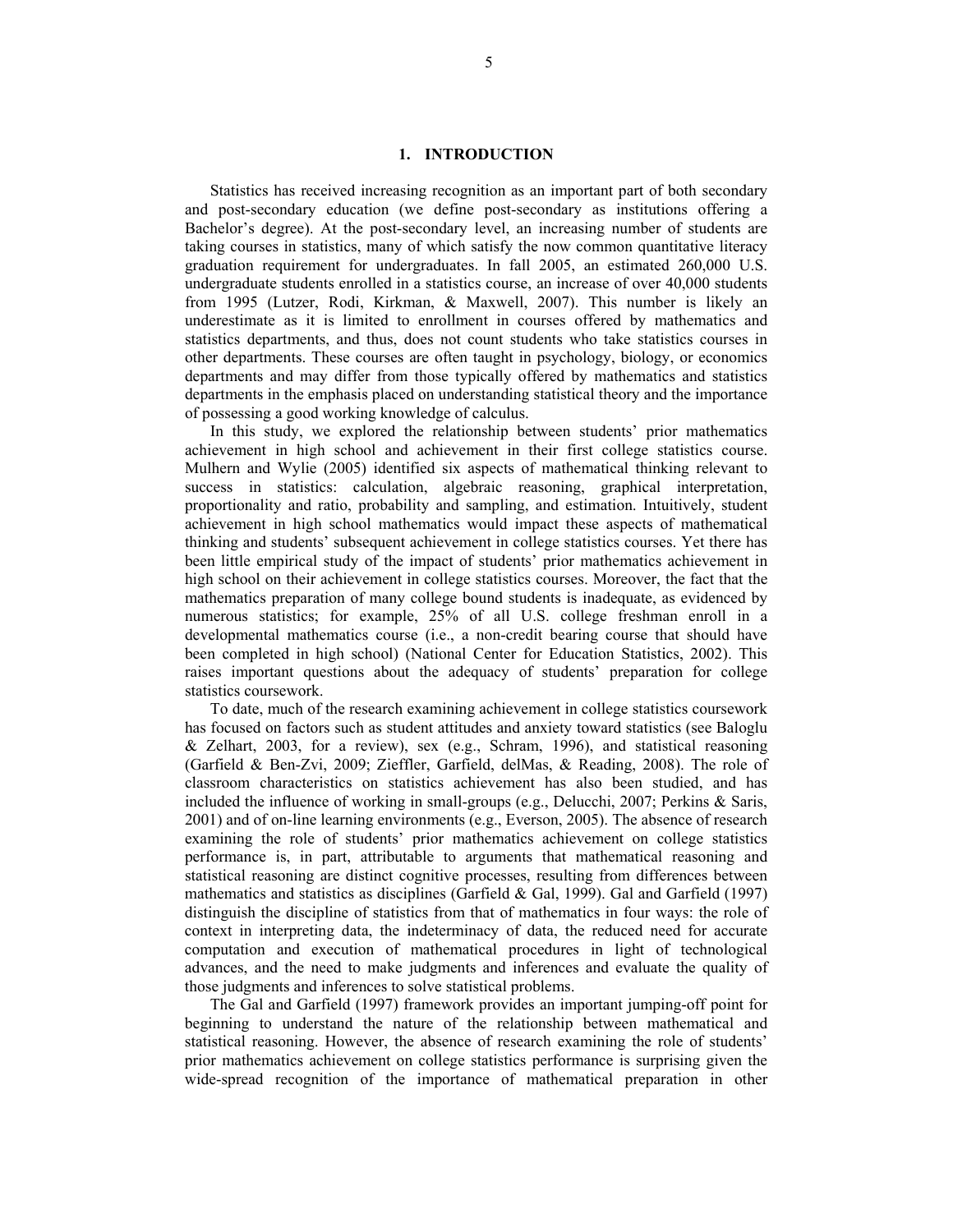quantitatively-oriented fields like economics and finance (Johnson & Kuennen, 2006). In short, our view is that the practice of statistics is more than a simple application of mathematics and requires reasoning skills not required in mathematics, but it seems unlikely that the ability to reason statistically (and be successful in college statistics courses) is unrelated to a student's ability to reason mathematically (reflected in prior mathematics achievement). However, as noted above, little work has been done to examine this relationship.

Studies that have examined mathematics preparation have largely been limited to examining student achievement in business statistics courses. For example, Johnson and Kuennen (2006) examined the impact of students' mathematical skills (basic and more advanced) and course-taking in college mathematics on the grades earned in an introductory course in business statistics. The most interesting finding was that students' scores on a basic skills mathematics test were a significant predictor of statistics grades, whereas scores on the mathematics portion of the ACT college entrance exam (www.act.org) and whether or not a student had taken calculus were not significant predictors. This suggests that a strong background in more advanced mathematical topics, like calculus, is not necessary to be successful in applied statistics but that the ability to perform more fundamental mathematical skills is important. In contrast, Green, Stone, Zegeye and Charles (2009) found that students who had taken a rigorous sequence of mathematical courses in college (including calculus) were twice as likely to receive an A in a required course in business statistics as students who had taken the minimum prerequisite mathematics courses (which did not include calculus). Collectively, this evidence suggests that some mathematical proficiency is needed to do well in college statistics but the role of more advanced mathematical skills is less clear.

An important, and to the best of our knowledge unstudied, aspect of student preparation for college work in statistics is the mathematical preparation students receive in high school. With the exception of students' scores on the mathematics portion of the ACT or SAT, variables reflecting students' high school mathematics preparation, such as the curriculum a student completed, have not been studied. This is surprising given the widely accepted view that high school mathematics should prepare college bound students for college mathematics (Mathematical Sciences Education Board, 2004; National Research Council, 2004), and the growing body of research examining this relationship (e.g., Harwell et al., 2009; Post et al., 2010; Schoen & Hirsch, 2003). This study contributes to this literature by examining the role of students' high school mathematics achievement, and the impact of completing a particular high school mathematics curriculum, on college statistics performance. The results have important implications for high schools preparing students for post-secondary study and for postsecondary institutions advising students on appropriate statistics coursework.

In some high schools, statistics is offered as a separate elective course; for example, the College Board's Advanced Placement (AP) statistics course, which is a non-calculus based introduction to college level statistics. In 2010, nearly 130,000 U.S. high school students took the AP statistics exam, with 34% of these students earning a score of four or higher (College Board, 2010a), qualifying them to receive college credits at many postsecondary institutions. More typically, statistics material is integrated into the high school mathematics curriculum. The National Council for Teachers of Mathematics (NCTM) outlined learning goals for statistics and probability (at all grade levels) in their document The Principles and Standards for School Mathematics (NCTM, 1989, 2000). It should also be noted that the mathematics portion of the SAT college entrance exam includes items assessing knowledge of data analysis, statistics, and probability (College Board, 2010b).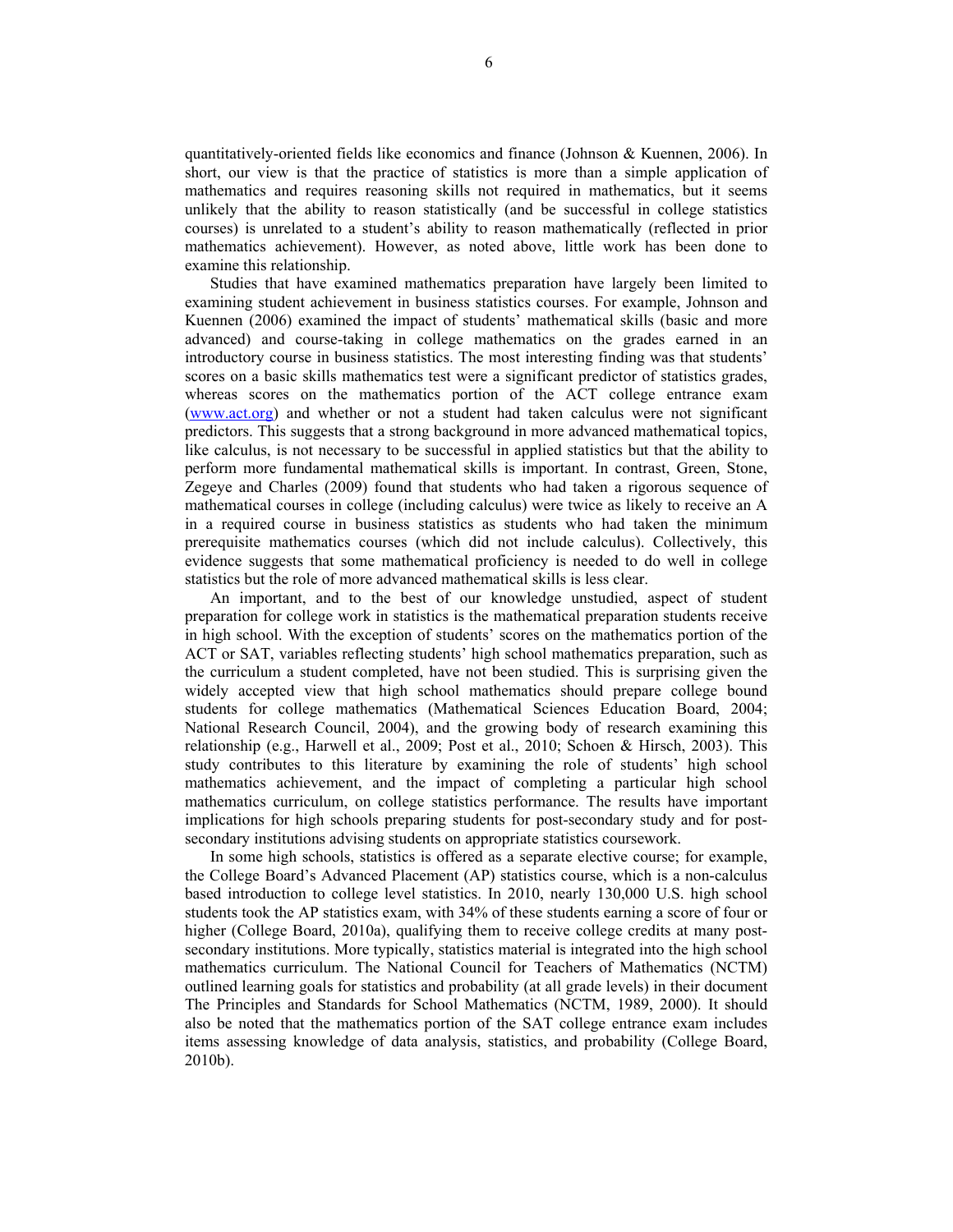We identified three general categories of high school mathematics curricula: National Science Foundation (NSF)-funded curricula, the University of Chicago School Mathematics Project (UCSMP) curriculum, and a broad category of commercially developed (CD) curricula. The NSF-funded curricula were developed based on the Principles and Standards for School Mathematics (NCTM, 1989, 2000), and include topics in data analysis and probability as well as algebra, geometry, and topics in discrete mathematics at all grades levels. The data analysis and probability standard states that students should be able to

- 1) Formulate questions that can be addressed with data and collect, organize, and display relevant data to answer them;
- 2) Select and use appropriate statistical methods to analyze data;
- 3) Develop and evaluate inferences and predictions that are based on data, and;
- 4) Understand and apply basic concepts of probability. (NCTM, 2000, p. 4)

As an example, statistical topics covered in one NSF-funded curriculum, Contemporary Mathematics in Context (Core-Plus) (Coxford et al., 1998), include descriptive statistics, simulation, correlation and regression, sampling distributions, and probability (see Appendix A for a full list of statistical topics covered in the Core-Plus curriculum). Other NSF-funded curricula included in the present study are the Interactive Mathematics Program (IMP) (Fendel, Resek, Alper, & Fraser, 1998) and Mathematics Modeling Our World (MMOW) (Garfunkel, Godbold, & Pollack, 1998), both of which include similar statistical topics at all grade levels.

The UCSMP mathematics curriculum emphasizes problem solving, everyday applications, and the use of technology in the mathematics classroom at all grade levels (Usiskin, 1986). First developed in the early 1980s, UCSMP is currently in its third edition and has received both public (NSF) and private (Amoco) funding. In addition to courses in Algebra, Geometry, Advanced Algebra, and Precalculus & Discrete Mathematics, the UCSMP secondary curriculum includes a course in Functions, Statistics, & Trigonometry (FST). This course is typically taken after a student has completed the Advanced Algebra course and before they enroll in the Precalculus  $\&$ Discrete Mathematics course. Statistical topics covered in the FST course include data collection, descriptive statistics, graphical representations of data, probability, simulation, and sampling distributions. Of the thirteen chapters in the current FST textbook, three are dedicated to these topics.

Although most CD curricula include statistical topics, the depth and breath of this coverage is limited. Generally, topics in data analysis and probability are included as a single chapter in Algebra I and II textbooks; for example, *Merrill Algebra 2 with Trigonometry* (Foster, Gordon, Gell, Rath, & Winters, 1995), often as the last chapter. In some cases statistical topics are included as a single unit in a chapter containing other units; for example *Algebra: Structure and Method Book One* (Brown et al., 1997). The most frequently addressed topics include measures of central tendency, measures of dispersion, and normal distributions as well as probability.

We hypothesize that because the NSF-funded curricula explicitly include statistical topics at all grade levels, students who completed one of these NSF-funded curricula in high school will be better prepared for college statistics than students who completed the UCSMP curriculum or a CD curriculum. To better understand the role of high school mathematics preparation on students' college statistics performance, we posed two research questions:

1) Is there a relationship between students' high school mathematics achievement and the (a) difficulty level of their first college statistics course, and (b) grade earned in their first college statistics course, controlling for background variables (sex, ethnicity, college major)?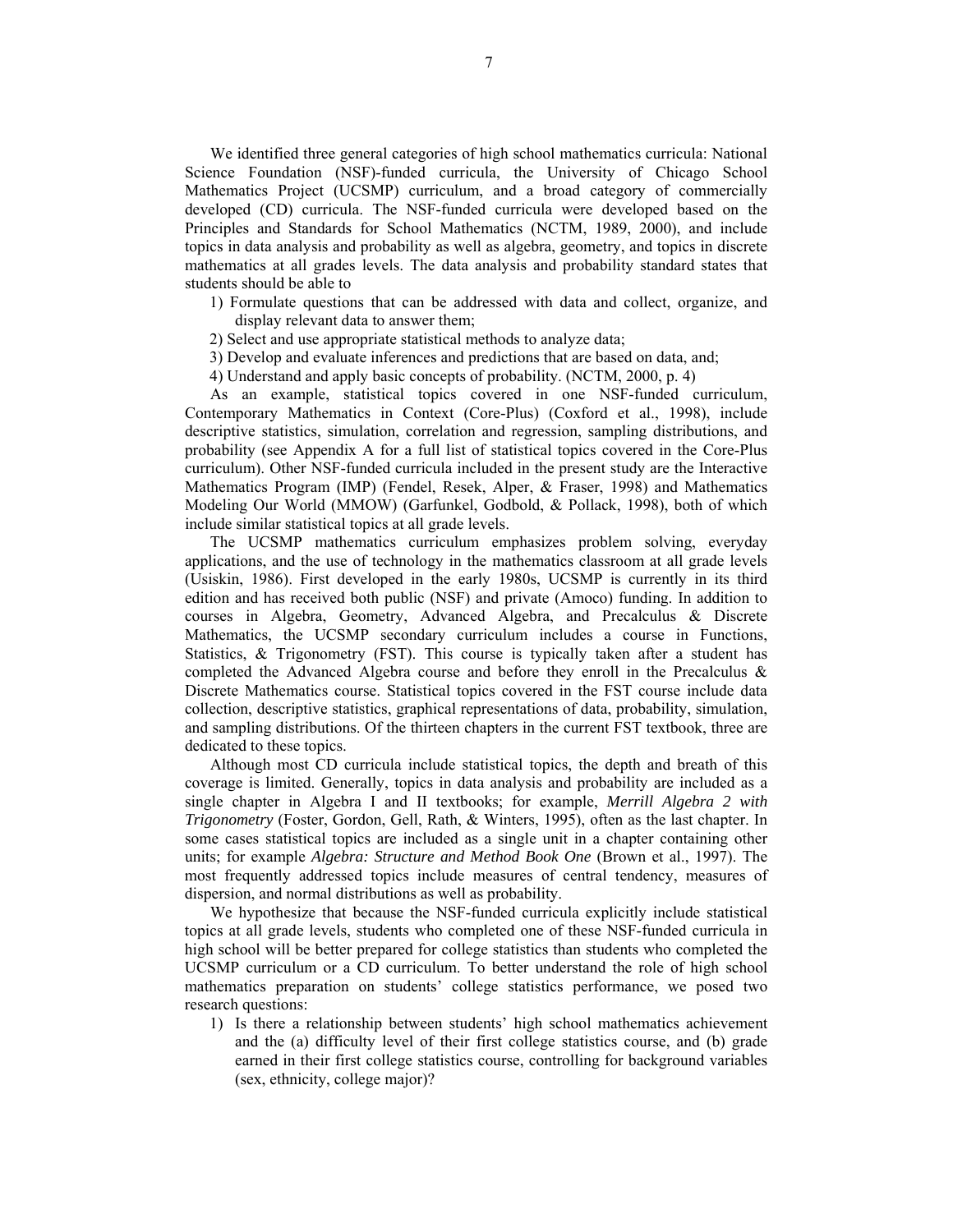2) Is there a relationship between the type of high school mathematics curriculum completed (NSF-funded, UCSMP, CD) and the (a) difficulty level of students' first college statistics course, and (b) grade earned in students' first college statistics course, controlling for background variables (sex, ethnicity, college major)?

Student high school mathematics achievement variables included ACT mathematics test score, years of high school mathematics completed, and high school mathematics GPA. We focus on the first college statistics course because the majority (90%) of students in our sample took a single statistics course at the college level, whereas 7% of students took two statistics courses, and the remaining 3% took three or more courses (up to eight courses).

## **2. METHOD**

#### **2.1 RESEARCH DESIGN**

A retrospective, cohort, cluster design was used in which the difficulty level and grade of students' first college statistics course were examined. Based on their high school mathematics curriculum, students were categorized into one of three curriculum cohorts (NSF-funded, UCSMP, CD). To accurately categorize students, we contacted each of the approximately 300 high schools represented in the student sample to obtain descriptions of their mathematics programs, the mathematics courses offered, and the textbooks used. This information was then coordinated with each student's high school transcript. Although this effort required significant resources, it was necessary to ensure that categorizing a student as having completed a particular curriculum was accurate. All other student data, including their high school mathematics transcripts, college statistics course-taking and performance, and demographic information, was obtained from each student's post-secondary institution.

#### **2.2 POPULATION AND SAMPLE**

The target population consisted of college students in the United States who completed at least three years of high school mathematics in a CD, NSF-funded, or UCSMP curriculum and took at least one statistics course at the post-secondary level. The population was restricted to students who completed at least three years of high school mathematics because post-secondary students will generally be expected to have completed at least three years (Boyer, 1983) of high school mathematics, as reflected in the mathematics portions of the ACT and SAT exams (ACT, 2009; College Board, 2010c).

The sampled population consisted of  $n = 5,308$  students from 23 purposively sampled post-secondary institutions (clusters). However, three institutions were excluded because their within-institution sample sizes were too small to provide adequate data for parameter estimation, reducing the number of students to 5,296. Sampled students enrolled in college during the fall 2002 and fall 2003 terms and had graduated from a Minnesota high school. These terms were selected because they represented the first groups of students who had the opportunity to complete four full years of the published (i.e., not pilot materials) NSF-funded curricula.

The remaining 20 four-year institutions were located in the upper midwest of the United States. Seven of the 20 post-secondary institutions were publicly-funded universities and are part of one of four states' college systems, whereas the remaining 13 institutions were privately-funded liberal arts colleges. All institutions are not-for-profit.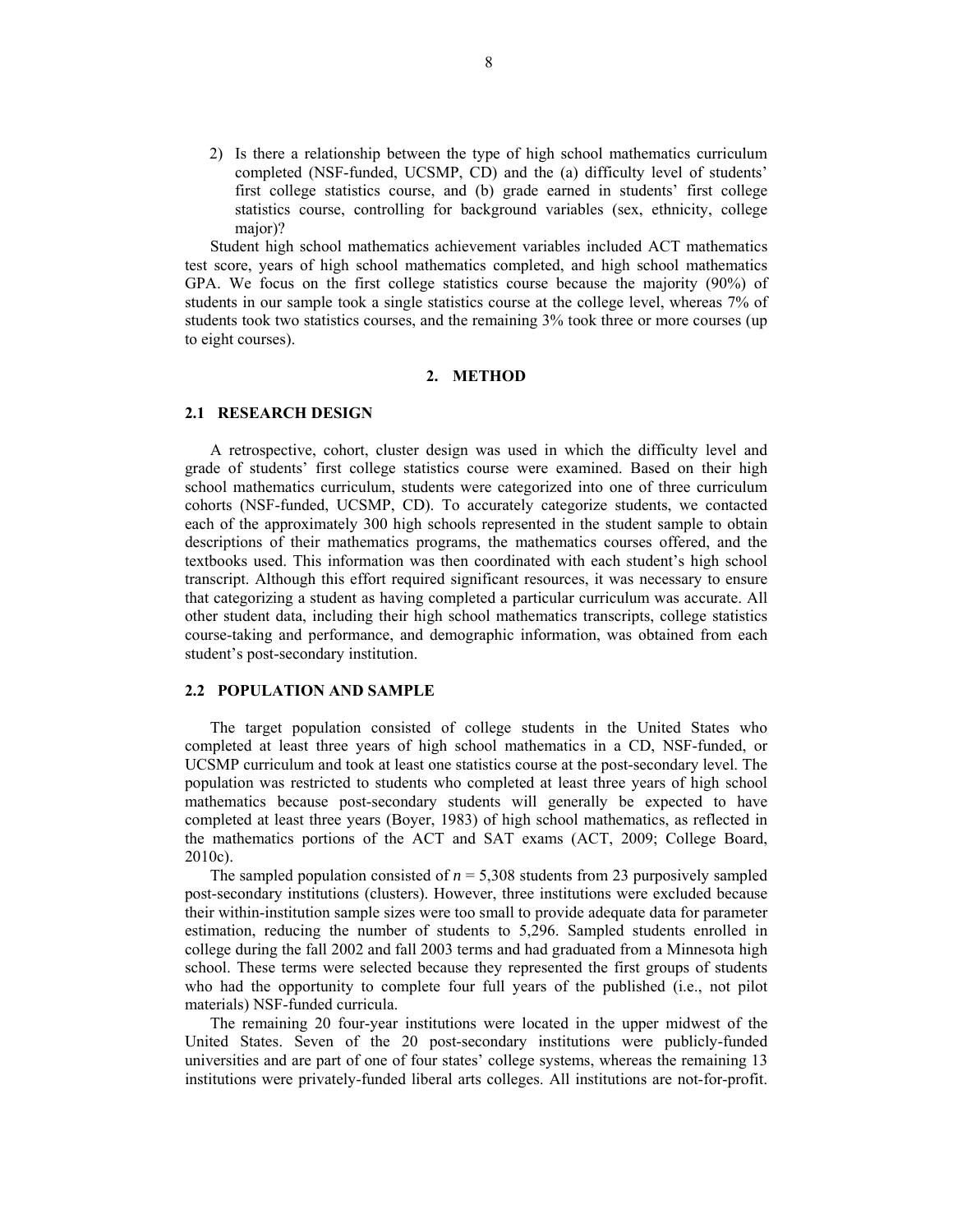Four institutions are located in a large metropolitan area with the remainder located in suburban and rural settings. Eight institutions were classified as "most selective" according to the Carnegie Foundation's Undergraduate Profile Classification (Carnegie Foundation, 2009b), indicating that test scores for first year students place these institutions in the top-fifth of post-secondary institutions offering Bachelor's degrees. Eleven institutions were classified as "selective," which means that test scores for first year students place these institutions in the middle two-fifths of post-secondary institutions. The remaining institution was classified as "inclusive," which indicates that the institution either did not report test score data or does not make admissions decisions based on test score data.

Due to missing data, the sample was further reduced to  $n = 3,599$  students. The variable with the most missing data was college major with 13% of students (*n* = 707) not providing values, most of whom were in "Other" majors, which included technologies, technicians, trades, military, and culinary arts. A missing values analysis of all variables revealed no significant differences in means between the data when all available values were included and the data set containing the  $n = 3.599$  students who provided complete data. In addition, refitting our statistical models to subsets of students after filtering on missing values (e.g., including "Other" college majors) produced similar patterns of findings (regarding statistical significance and the direction of effects) to those based on all available data. Together, these analyses suggest that missing data did not seriously distort our findings.

Our sample is not random in the traditional sense (Cochran, 1977). However, we believe that following the purposive sampling arguments of Shadish, Cook, and Campbell (2002), and the similarity of the 20 sampled institutions to those of U.S. institutions represented in the undergraduate profile classification of the Carnegie Foundation (on institutional selectivity and nature of the student body), our results are generalizable to students attending post-secondary institutions beyond our sample.

#### **2.3 VARIABLES**

Archival data reflecting variables at the high school and college level were collected from each of the post-secondary institutions. Student-level predictor variables were the mathematics curriculum a student completed (NSF-funded  $1 = yes$ ,  $0 = no$ ; UCSMP  $1 =$ yes,  $0 =$  no so CD served as the reference group), ethnicity (African American  $1 =$  yes, 0  $=$  no; Hispanic 1 = yes, 0 = no; Asian 1 = yes, 0 = no; so Caucasian students served as the reference group), sex (1 = male, 0 = female), and college major (1 = STEM, 0 = non-STEM). Students' majors were classified as STEM (Science, Technology, Engineering or Mathematics) or non-STEM using the Carnegie Foundation's Undergraduate Instructional Program Classification (Carnegie Foundation, 2009a). Other predictors were students' ACT mathematics score, years of high school mathematics completed (3, 4, 5), and their GPA in high school mathematics courses. Years of high school mathematics completed was coded such that a value of three reflects completion of an Algebra II course, a value of four reflects completion of a Pre-calculus course, and a value of five reflects completion of a Calculus I course in high school. Students' high school mathematics GPAs were captured using a twelve-point scale ranging from A (scale value of 4.0), A- (scale value of 3.67), down to F (scale value of 0.0).

One dependent variable reflected the difficulty level of the first statistics course a student completed in college, allowing for the possibility that students with differing prior mathematics achievement, who completed different high school mathematics curricula, would enroll in courses of varying difficulty. This variable was constructed after a careful review of information about college statistics courses that included a course description,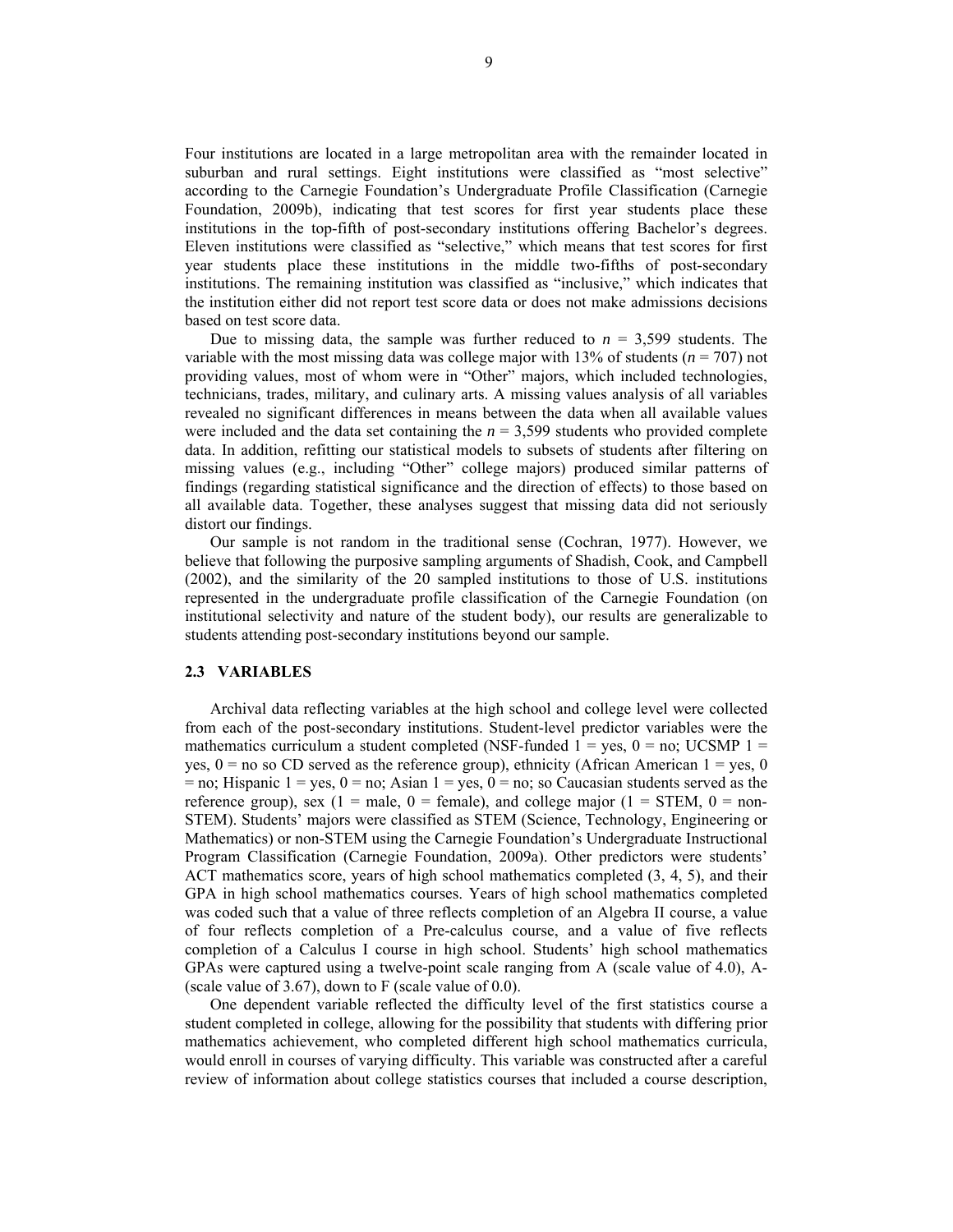prerequisites, a syllabus, and the department in which the course was taught (e.g., Statistics, Nursing). Combining this information produced the following difficulty scale for college statistics courses:

Level 1: Least difficult (prerequisite is usually 1-2 yrs of high school algebra, content limited to simple methods and procedures like *t*-tests and ANOVA, little or no focus on statistical theory);

Level 2: Moderately difficult (at least one college prerequisite, moderatelydifficult content such as continuous/discrete probability distributions and mathematical expectation, moderate attention paid to statistical theory, procedures covered typically include multiple regression);

Level 3: Most difficult (typically two college prerequisites, advanced content like moment generating functions and likelihood ratio test principle, considerable emphasis on statistical theory, linear models, and multivariate and Bayesian methods).

The students in our sample took 6,090 statistics courses across eight semesters of post-secondary coursework, 88.2% of which were taken at Level 1, 7.6% at Level 2, and 4.6% at Level 3. A review of the difficulty level of students' first course showed that 93.4% of students began at Level 1, 5.7% began at Level 2, and the remaining 0.9% began at Level 3. This led us to aggregate Level 2 and Level 3, producing the following dichotomous scale representing the difficulty level of students' first course in postsecondary statistics:

Level 1: Applied introduction to statistics, prerequisite is usually 1-2 yrs of high school algebra and content is limited to simple methods (e.g., *t*-tests, ANOVA, correlation/regression, sampling distribution of the mean) with little or no focus on statistical theory, course is typically taught in a service department (e.g., psychology, public health, business);

Level 2: Theoretical introduction to statistics, prerequisite is usually one semester of calculus and content includes advanced topics (e.g., moment generating functions, likelihood ratio test principle, multivariate and Bayesian methods) with greater emphasis on statistical theory, course is typically taught in a mathematics or statistics department but may be taught in a service department.

The difficulty variable was coded such that Level  $2 = 1$  and Level  $1 = 0$ .

A second dependent variable reflected student achievement levels captured through the grade students earned in their first college statistics course. Grades were again captured using a twelve-point scale ranging from A (scale value of 4.0), A- (scale value of 3.67), down to F (scale value of 0.0), which was treated as showing an interval scale of measurement.

## **2.4 DATA ANALYSIS**

We used descriptive analyses to describe patterns in the data and inferential analyses to address the research questions. To model the difficulty data, a hierarchical generalized linear model (Raudenbush & Bryk, 2002) was fitted, where students were treated as nested within colleges. Preliminary analyses revealed that only the intercepts varied across institutions, and, because of the small number of institutions  $(j = 20)$ , no collegelevel covariates were included in the model. Slopes from the student level covariates were treated as fixed across colleges and the fitted model for the difficulty level outcome had the following form:

(1) 
$$
\log(y_{ij}) = \gamma_{00} + \sum_{p}^{P} \gamma_{0p} X_{pij} + u_{0j}
$$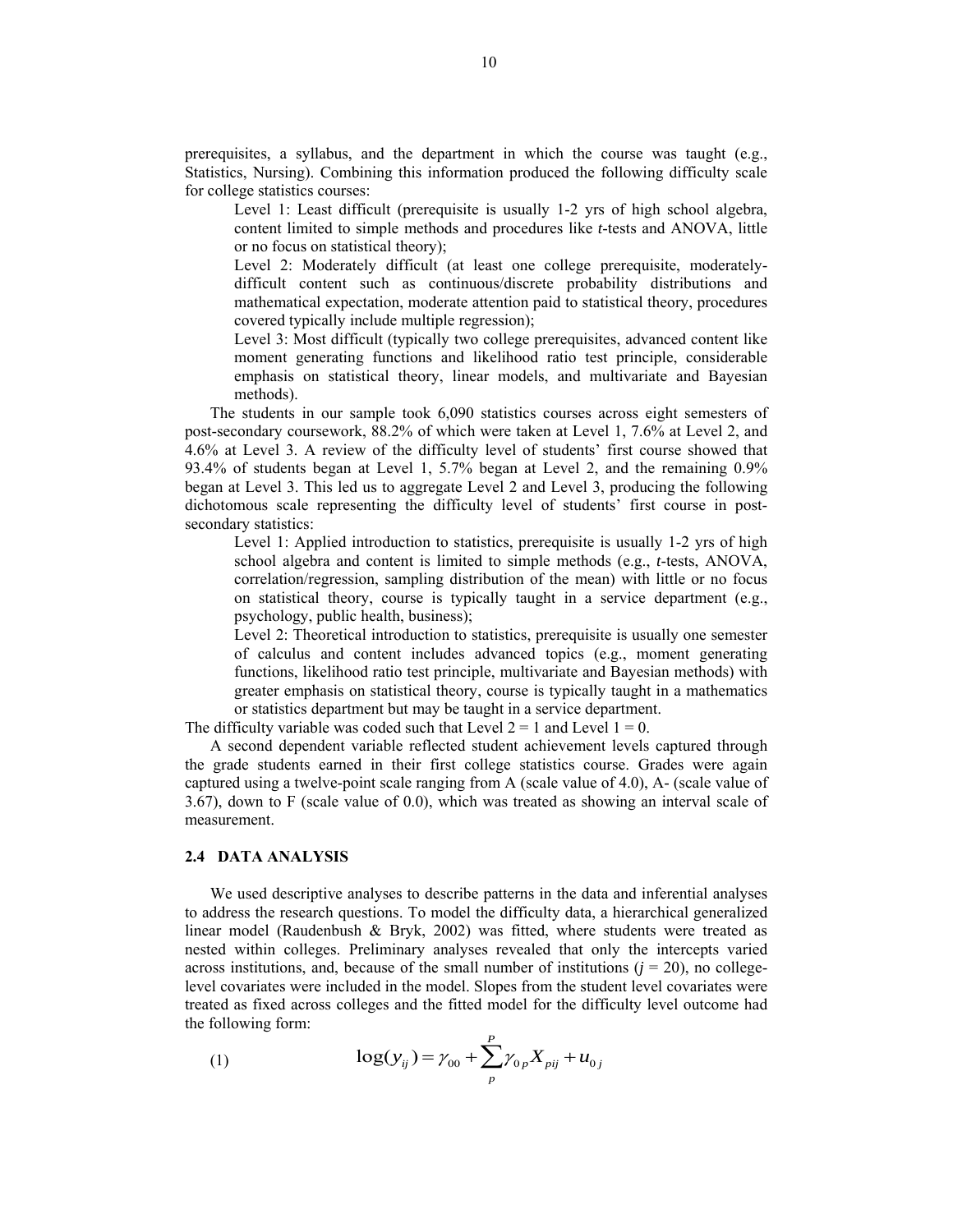where,  $log(Y_{ii})$  is a vector of outcomes reflecting the log-odds of the difficulty level of the first course for the *i*<sup>th</sup> (i = 1, 2, ..., *n<sub>j</sub>*) student in the  $\tilde{j}$ <sup>th</sup> (j = 1, 2, ..., *J*) post-secondary institution, **γ00** is the precision-weighted average log-odds of beginning with difficulty Level 2,  $\gamma_{0p}$  is a precision-weighted average slope capturing the effect of the  $p^{\text{th}}$  covariate  $X_p$ , and  $u_{oj}$  is the random effect for intercepts.

To model the grade data, a hierarchical linear model (Raudenbush & Bryk, 2002) was fitted, where students were treated as nested within colleges. Again, because of the small number of institutions no college-level covariates were modeled. Likewise, preliminary analyses revealed that only the intercepts varied across colleges as such slopes for student-level covariates were treated as fixed across institutions. The fitted model for the grades outcome had the following form:

(2) 
$$
y_{ij} = \gamma_{00} + \sum_{p=1}^{P} \gamma_{0p} X_{pi} + u_{0j} + r_{ij}
$$

where,  $Y_{ij}$  is a vector of outcomes reflecting the grade in the first course for the  $i^{\text{th}}$  ( $i = 1$ , 2, ...,  $n_j$ ) student in the  $j^{\text{th}}$  ( $j = 1, 2, ..., J$ ) post-secondary institution,  $\gamma_{00}$  is the precisionweighted average grade, **γ0p** is a precision-weighted average slope capturing the effect of the  $p^{\text{th}}$  covariate  $X_p$ ,  $u_{oj}$  is the random effect for intercepts, and  $r_{ij}$  is the student level residual term. The student-level covariates included in the models fit to the grade and difficulty outcomes were identical except that the difficulty variable was used as a covariate in the grade model. The grade data effect sizes were calculated following

(3) 
$$
\delta_p = \frac{\delta_{0p}}{\sqrt{\tau_{00} + \sigma^2}}
$$

where,  $\delta_p$  is the standardized effect size for the  $p^{\text{th}}$  covariate,  $\gamma_{0p}$  is the precision-weighted average slope capturing the effect of the  $p^{\text{th}}$  covariate,  $\tau_{00}$  is the variance component associated with the unconditional random intercepts, and  $\sigma^2$  is the variance of the unconditional student-level error term (Raudenbush, Spybrook, Congdon, Liu, & Martinez, 2009). An a priori power analysis using equation (3) and the Optimal Design Software (Raudenbush et al.) revealed a statistical power of approximately .75 to detect a fixed-effect for high school mathematics curriculum of moderate size (.40) (Spybrook, Raudenbush, Congdon, & Martinez, 2009).

To control for compounding of Type I error rates we used an adjusted Type I error rate attributed to Sidak (1967). The adjusted error rate was computed as  $\alpha' = 1 - (1 - \alpha)^{1/k}$ , where  $\alpha$  is the unadjusted Type I error rate,  $k =$  number of statistical tests, and  $\alpha'$  is the adjusted Type I error rate. For the two-level models that follow the adjusted error rate was  $\alpha' = 1$  - (1 -  $\alpha$ ) = .008, where  $\alpha = 0.10$ , and  $k = 11$  for the grade outcome and 10 for the difficulty level outcome. All of the multilevel analyses were performed using the lme4 package in R 2.10.1 (The R Project for Statistical Computing).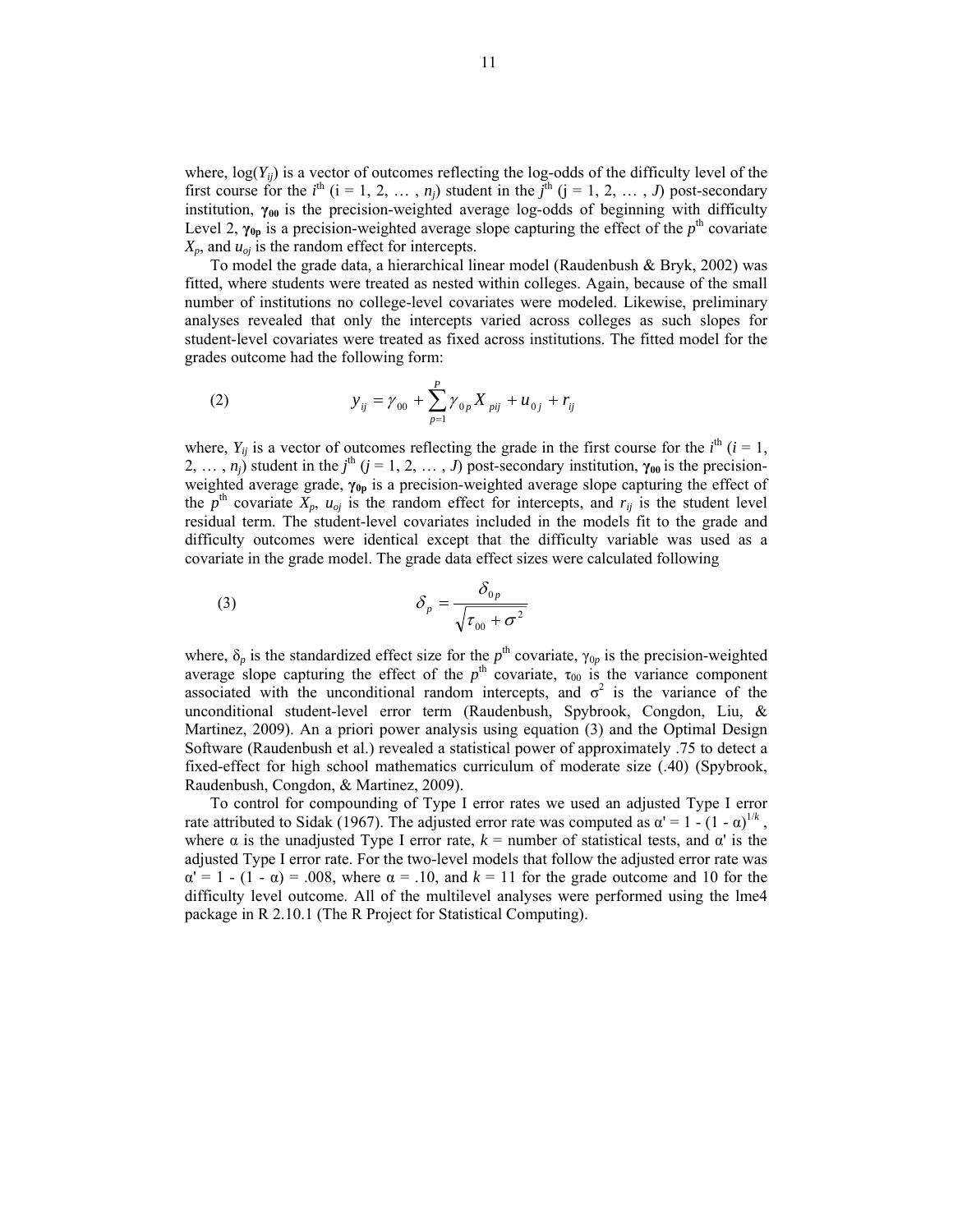## **3. RESULTS**

#### **2.5 DESCRIPTIVE ANALYSES**

We began by performing descriptive analyses to explore patterns in the data. As noted previously, 90% of the students in our sample took one statistics course at the college level, whereas 7% of students took two courses and the remaining 3% took three or more courses. Regarding the difficulty of the first statistics course taken, 93% of students began with a course equal to difficulty Level 1 (applied introduction) and 7% began with a course equal to difficulty Level 2 (theoretical introduction).

Of the students in our sample, 67% completed a CD curriculum in high school, 19% completed the UCSMP curriculum, and 14% completed a NSF-funded curriculum. Descriptive statistics for variables in our statistical models can be found in Table 1. Table 2 presents descriptive statistics for enrollment, 25th and 75th percentiles of ACT mathematics scores for first year students, percentage of African American students, and percentage of STEM majors across institutions. Within institution samples sizes (*nj*) ranged from 14 to 1,213 ( $M = 265$ ,  $SD = 284$ ). Table 3 contains bivariate correlations between variables, most of which are relatively small.

|                                  | Mean <sup>a</sup> | <b>Std Dev</b> | Minimum | Maximum |
|----------------------------------|-------------------|----------------|---------|---------|
| Difficulty level of first course | 0.07              | 0.249          | 0.00    | 1.00    |
| Grade of first course            | 3.05              | 0.834          | 0.67    | 4.00    |
| ACT mathematics score            | 24.23             | 4.476          | 11.00   | 36.00   |
| High school mathematics GPA      | 3.25              | 0.643          | 0.66    | 4.00    |
| Years of high school mathematics | 4.07              | 0.740          | 3.00    | 5.00    |
| <b>UCSMP</b>                     | 0.19              | 0.400          | .00.    | 1.00    |
| NSF-funded                       | 0.14              | 0.349          | .00.    | 1.00    |
| African American                 | 0.03              | 0.156          | .00.    | 1.00    |
| Asian                            | 0.07              | 0.255          | .00.    | 1.00    |
| Hispanic                         | 0.02              | 0.129          | .00.    | 1.00    |
| Male                             | 0.41              | 0.493          | .00.    | 1.00    |
| STEM major                       | 0.30              | 0.459          | .00     | 1.00    |

*Table 1. Descriptive statistics for student variables* 

*Note*. Difficulty level of the first course  $1 = \text{Level 2}$ ,  $0 = \text{Level 1}$ ; Curriculum variables (UCSMP, NSF-funded) were coded so that CD students served as the reference group; Ethnicity variables were coded so that Caucasian students served as the reference group; Male  $1 = yes$ ,  $0 = no$ ; STEM major  $1 = yes$ ,  $0 = no$ .

<sup>a</sup>Mean values that are less than 1 can be interpreted as percentages, such as 19% of the sample completed a UCSMP high school mathematics curriculum.

*Table 2. Descriptive statistics for institution variables (j = 20)* 

|                                         | Mean    | <b>Std Dev</b> | Minimum | Maximum  |
|-----------------------------------------|---------|----------------|---------|----------|
| Enrollment                              | 6384.15 | 8170.60        | 440.00  | 37383.00 |
| $ACT$ math $25th$ percentile            | 21.85   | 2.54           | 19.00   | 28.00    |
| $ACT$ math $75th$ percentile            | 26.70   | 2.39           | 23.00   | 32.00    |
| Percentage of African American students | 2.15    | 2.46           | .00     | 7.69     |
| Percentage of STEM majors               | 7 22    | 4.90           | .00     | 19.55    |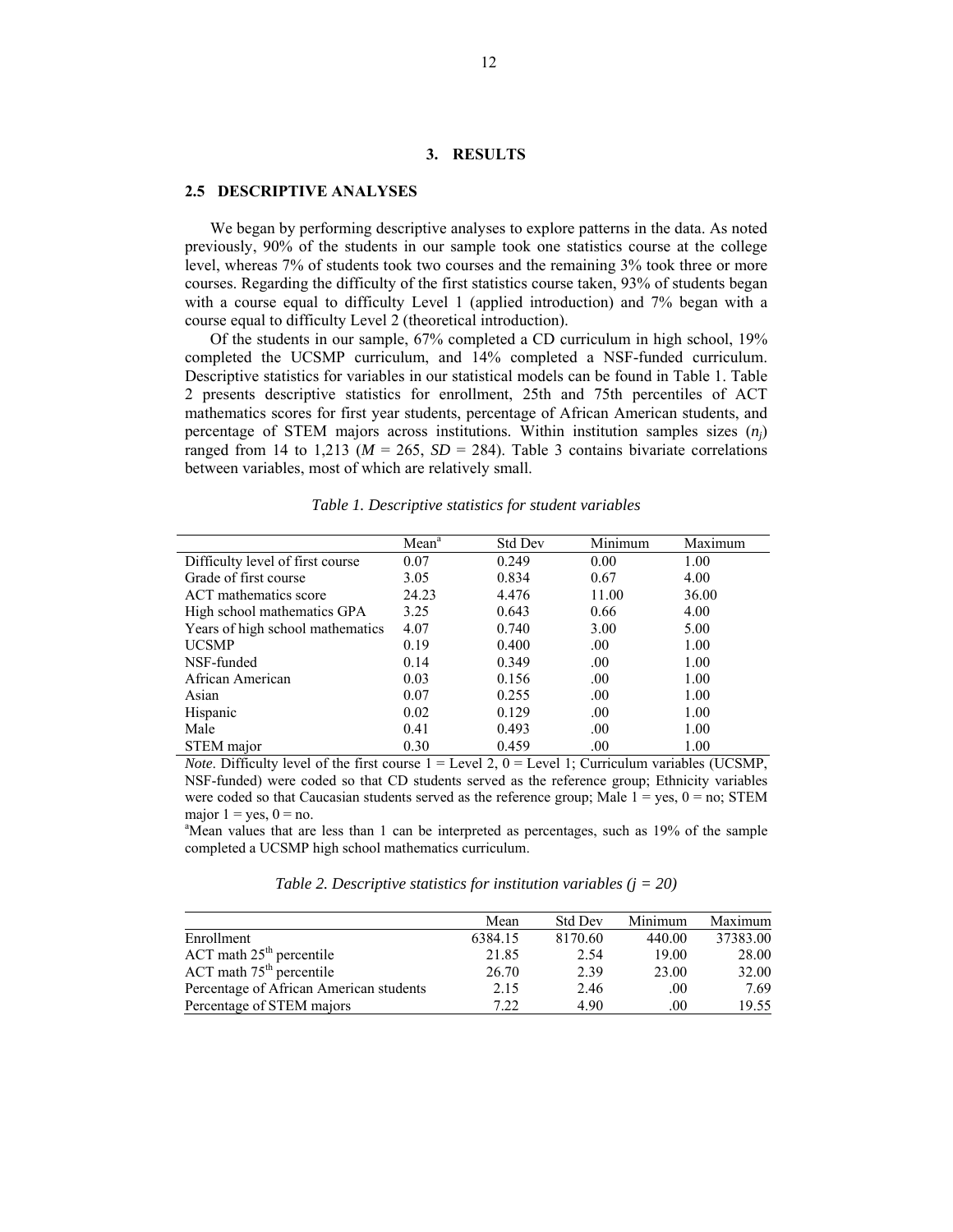|                  | 1         | 2         | 3                    | 4         | 5         | 6                    | 7        | 8         | 9        | 10     | 11       | 12  |
|------------------|-----------|-----------|----------------------|-----------|-----------|----------------------|----------|-----------|----------|--------|----------|-----|
| Difficulty level | 1.0       |           |                      |           |           |                      |          |           |          |        |          |     |
| Grade            | $-.00$    | 1.0       |                      |           |           |                      |          |           |          |        |          |     |
| ACT math         | $.14***$  | $.34***$  | 1.0                  |           |           |                      |          |           |          |        |          |     |
| HS math GPA      | $.10***$  | $.41***$  | $.49***$             | 1.0       |           |                      |          |           |          |        |          |     |
| Years HS math    | $-.05***$ | $.21***$  | $.44***$             | $.28***$  | 1.0       |                      |          |           |          |        |          |     |
| <b>UCSMP</b>     | .03       | .01       | $.07***$             | .01       | .02       | 1.0                  |          |           |          |        |          |     |
| NSF-funded       | $-.05***$ | $-.04***$ | $-.15***$            | $-.03$    | $-.04***$ | $-.20$ <sup>**</sup> | 1.0      |           |          |        |          |     |
| African Amer     | $-.03*$   | $-.08***$ | $-.17***$            | $-.08***$ | $-.07**$  | $-.02$               | $.05***$ | 1.0       |          |        |          |     |
| Asian            | $-.00$    | $-.07**$  | $-.11$ <sup>**</sup> | $-.01$    | .02       | $-.02$               | $.05***$ | $-.04***$ | 1.0      |        |          |     |
| Hispanic         | $-.02$    | $-.02$    | $-.05***$            | $-.05***$ | $-.04***$ | $-.00$               | .02      | $-.02$    | $-.04**$ | 1.0    |          |     |
| Male             | $-.02$    | $-.09***$ | $.15***$             | $-.09***$ | $.09***$  | .02                  | $-.00$   | .02       | $-.01$   | $-.01$ | 1.0      |     |
| STEM major       | $.28***$  | $.11***$  | $.29***$             | $.24***$  | $.13***$  | $.05***$             | $-.07**$ | $-.02$    | .02      | .01    | $.07***$ | 1.0 |

*Table 3. Correlations between student variables* 

*Note*. HS = high school; Difficulty level  $1 = \text{Level 2}$ ,  $0 = \text{Level 1}$ ; Curriculum variables (UCSMP, NSF-funded) were coded so that CD students served as the reference group; Ethnicity variables were coded so that Caucasian students served as the reference group; Male  $1 = yes$ ,  $0 = no$ ; STEM major  $1 = yes$ ,  $0 = no$ .

 $*_{p}$  < .05.  $*_{p}$  < .01.

#### **2.6 INFERENTIAL ANALYSES**

*Difficulty level of the first college statistics course* First, an unconditional model was fitted to the difficulty outcome. The average (across institutions) log-odds of a college student beginning with a course of difficulty Level 2 (theoretical introduction) as opposed to Level 1 (applied introduction) was -4.33. This means that for a "typical" institution (i.e. with a random effect of 0) the expected log-odds of taking a first statistics course of difficulty Level 2 is -4.33, which corresponds to an odds ratio of 0.01.

The results for the conditional model (see Table 4) revealed that the type of high school mathematics curriculum a student completed and variables reflecting prior mathematics achievement (with one exception) were unrelated to the log-odds of students beginning their statistics coursework at difficulty Level 2, as were the ethnicity and sex variables. ACT mathematics score and whether a student was a STEM major were significant predictors of the log-odds that a student would begin their statistics coursework with a course of difficulty Level 2. Being a STEM major was associated with an expected increase in the log-odds of a student beginning their statistics coursework at difficulty Level 2 of 1.11, with the other predictors held constant. Converting to an odds ratio produces 3.03. Thus, the odds that a student begins their coursework at difficulty Level 2 is three times higher for STEM majors than non-STEM majors. The effect of ACT mathematics score on the odds a student begins with a statistics course at Level 2 is considerably smaller; for example, at no point on the ACT mathematics scale does the predicted probability of a student beginning with a course of difficulty Level 2 exceed 0.50.

 *Grade earned in the first college statistics course* In order to determine whether a multilevel model was necessary to analyze the grade outcome, an unconditional model was fitted first. This initial analysis showed that there was enough variation in average grades between the post-secondary institutions to continue modeling ( $\hat{p}_{\text{ICC}} = .04$ ). Next we constructed a predictive model to account for the variation in grades. The results of this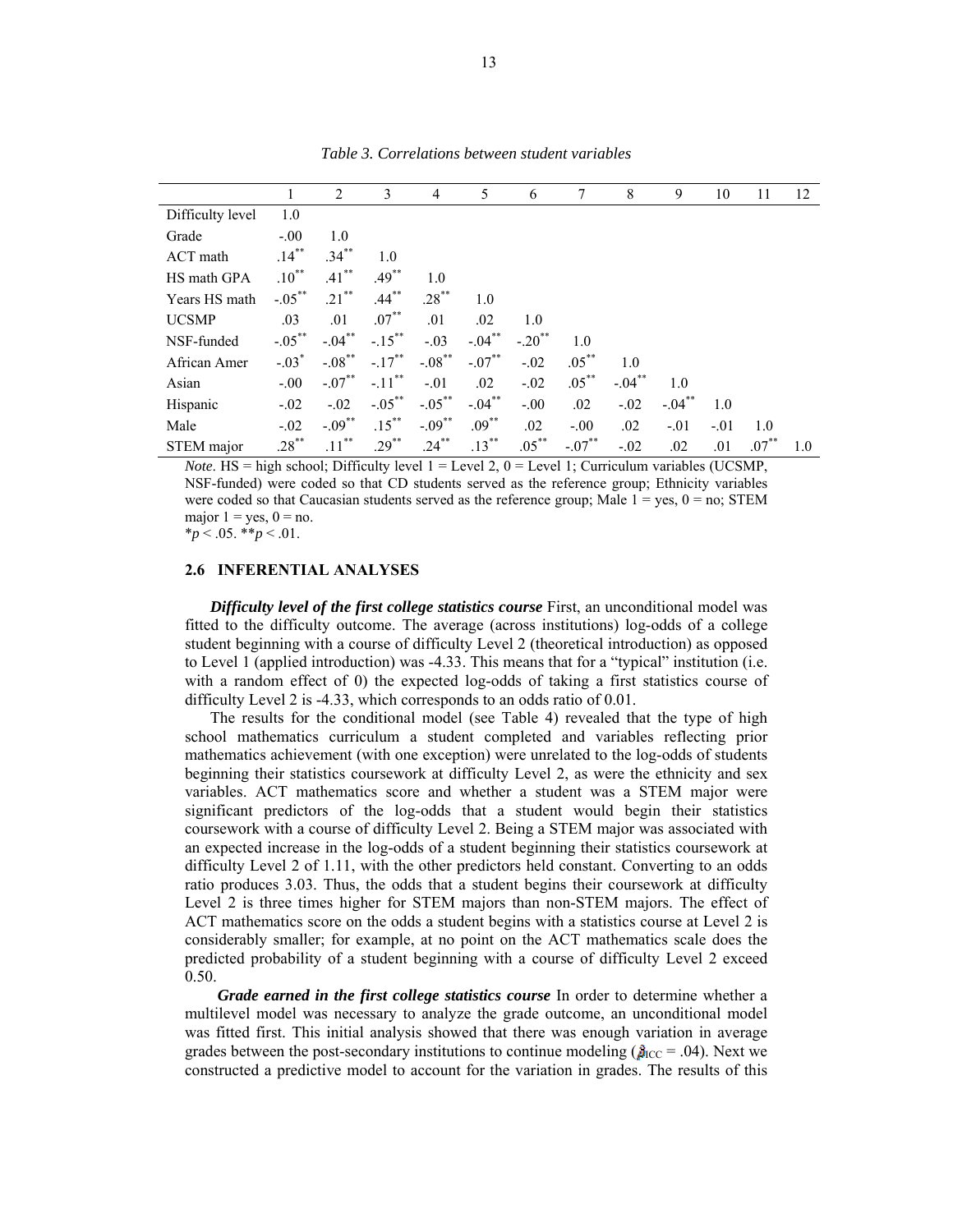analysis are presented in Table 5. Effect sizes for all statistically significant findings are presented.

Between-Student Model Effect  $b$   $SE(b)$  *z*-value *p*-value Intercept -8.908\* 1.067 -8.35 <0.001 ACT math score  $0.176^*$  0.025 7.03 < 0.001 Years of HS math  $0.019$  0.134 0.14 0.888 HS math GPA -0.122 0.173 -0.70 0.482 UCSMP -0.048 0.205 -0.24 0.814 NSF-funded -0.111 0.313 -0.35 0.723 African American  $-0.034$  0.823  $-0.04$  0.967 Asian 0.337 0.311 1.08 0.279 Hispanic -0.057 0.698 -0.08 0.935 Male  $-0.072$  1.176  $-0.41$  0.680 STEM  $1.109*$  0.197 5.64 <0.001

*Table 4. Multilevel results of the difficulty level of the first college statistics course* 

*Note*. Difficulty level of the first course  $1 =$  Level 2,  $0 =$  Level 1; Curriculum variables (UCSMP, NSF-funded) were coded so that CD students served as the reference group; Ethnicity variables were coded so that Caucasian students served as the reference group; Male  $1 = yes$ ,  $0 = no$ ; STEM major  $1 = yes$ ,  $0 = no$ .

\**p* < .008.

*Table 5. Multilevel results for the grade earned in the first college statistics course* 

| Between-Student Model      |           |       |         |                    |  |  |  |
|----------------------------|-----------|-------|---------|--------------------|--|--|--|
| Effect                     | b         | SE(b) | t-value | <b>Effect Size</b> |  |  |  |
| Intercept                  | $0.978*$  | 0.102 | 9.59    |                    |  |  |  |
| Difficulty of first course | $-0.165*$ | 0.025 | $-6.68$ | $-0.197$           |  |  |  |
| ACT math score             | $0.038*$  | 0.004 | 10.28   | 0.045              |  |  |  |
| Years of HS math           | 0.053     | 0.019 | 2.74    |                    |  |  |  |
| HS math GPA                | $0.406*$  | 0.023 | 17.72   | 0.486              |  |  |  |
| <b>UCSMP</b>               | $-0.012$  | 0.031 | $-0.40$ |                    |  |  |  |
| NSF-funded                 | $-0.008$  | 0.036 | $-0.21$ |                    |  |  |  |
| African American           | $-0.092$  | 0.081 | $-1.14$ |                    |  |  |  |
| Asian                      | $-0.197*$ | 0.048 | $-4.08$ | $-0.236$           |  |  |  |
| Hispanic                   | $-0.028$  | 0.092 | $-0.30$ |                    |  |  |  |
| Male                       | $-0.127*$ | 0.026 | $-4.89$ | $-0.152$           |  |  |  |
| <b>STEM</b>                | $-0.001$  | 0.031 | $-0.04$ |                    |  |  |  |

*Note*. Difficulty level of the first course  $1 = \text{Level 2}$ ,  $0 = \text{Level 1}$ ; Curriculum variables (UCSMP, NSF-funded) were coded so that CD students served as the reference group; Ethnicity variables were coded so that Caucasian students served as the reference group; Male  $1 = yes$ ,  $0 = no$ ; STEM major  $1 = yes$ ,  $0 = no$ .

 $*_{p}$  < .008.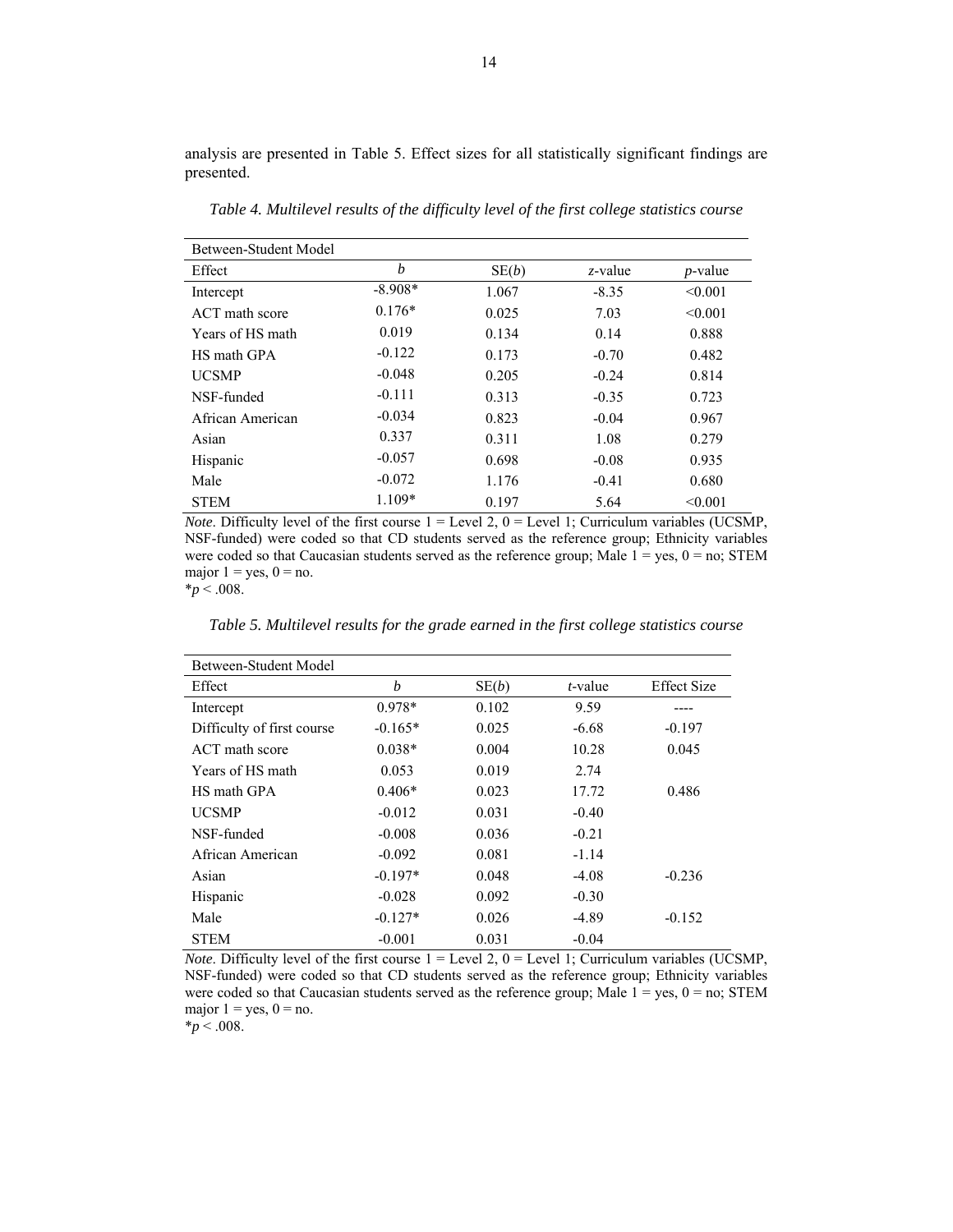These results indicate that the type of high school mathematics curriculum a student completed was unrelated to the grade earned in the first course. Students' prior mathematics achievement was the strongest predictor of the grade earned in the first college statistics course, with both ACT mathematics score  $(b = 0.05)$  and high school mathematics GPA  $(b = 0.41)$  significant predictors. Despite ACT mathematics score being a statistically significant predictor, its practical significance seems to be relatively small. Students with ACT mathematics scores greater than 21 (the U.S. average) are predicted to receive a B (3.0) or higher in their first college statistics course. Further, at no point on the ACT mathematics scale are students predicted to fail their first college statistics course by earning less than a C-. Another significant predictor was the difficulty level of the first course ( $b = -0.17$ ), with students tending to earn lower grades in more difficult courses. Asian students  $(b = -0.20)$  also earned lower grades in the first course than Caucasian students, and male students  $(b = -0.13)$  earned lower grades than female students.

## **4. DISCUSSION**

In the present study we sought to examine the relationship between students' high school mathematics preparation (achievement and curriculum) and performance in their first college statistics course. In response to our research questions, our findings can be summarized in two ways. First, students with stronger prior mathematics achievement generally took more difficult statistics courses and earned higher grades in those courses than students with weaker prior mathematics achievement. This finding suggests that a stronger mathematical background benefits students in college statistics. Whereas ACT mathematics score was a significant predictor of the difficulty outcome, the size of the effect was small, with students who earned a perfect score on the ACT mathematics exam (i.e., 36) only having a predicted probability of taking a theoretical introductory course of 0.25. None of the other prior mathematics achievement variables were significant predictors of the difficulty outcome.

In fact, the best predictor of a student beginning their statistics coursework at difficulty Level 2 was college major. As previously noted, the odds of beginning with a theoretical introductory course were three times higher for STEM majors than their non-STEM major peers. This result suggests that a student's major (STEM vs. non-STEM) plays a key role in the type of introductory statistics course with which they begin. Research on the impact of college major on mathematics course-taking shows that over 90% of students take the minimum mathematical requirement(s) of their major (Harwell, et al., 2009). This finding may explain the current finding in that STEM majors take more difficult college statistics courses, because their major requires it, compared to non-STEM majors.

Our results also show that high school mathematics GPA and ACT mathematics scores were significant predictors of students' grades in their first college statistics course. Students' high school mathematics GPA appeared to be the strongest predictor with a medium size effect of  $d = .49$ , supporting the inference that prior mathematics achievement (reflected in success in high school mathematics courses) is related to college statistics achievement. Although scores on the ACT mathematics test had a statistically significant relationship with students' grades, the practical significance of that relationship was small. This result is consistent with work by Johnson and Kuennen (2006) showing that scores on the ACT mathematics test did not predict grades in an introductory business statistics course and suggests that the mathematical skills measured by the ACT test only modestly overlap with those needed in college statistics. The ACT mathematics test is designed to measure mathematical reasoning and contains 60 items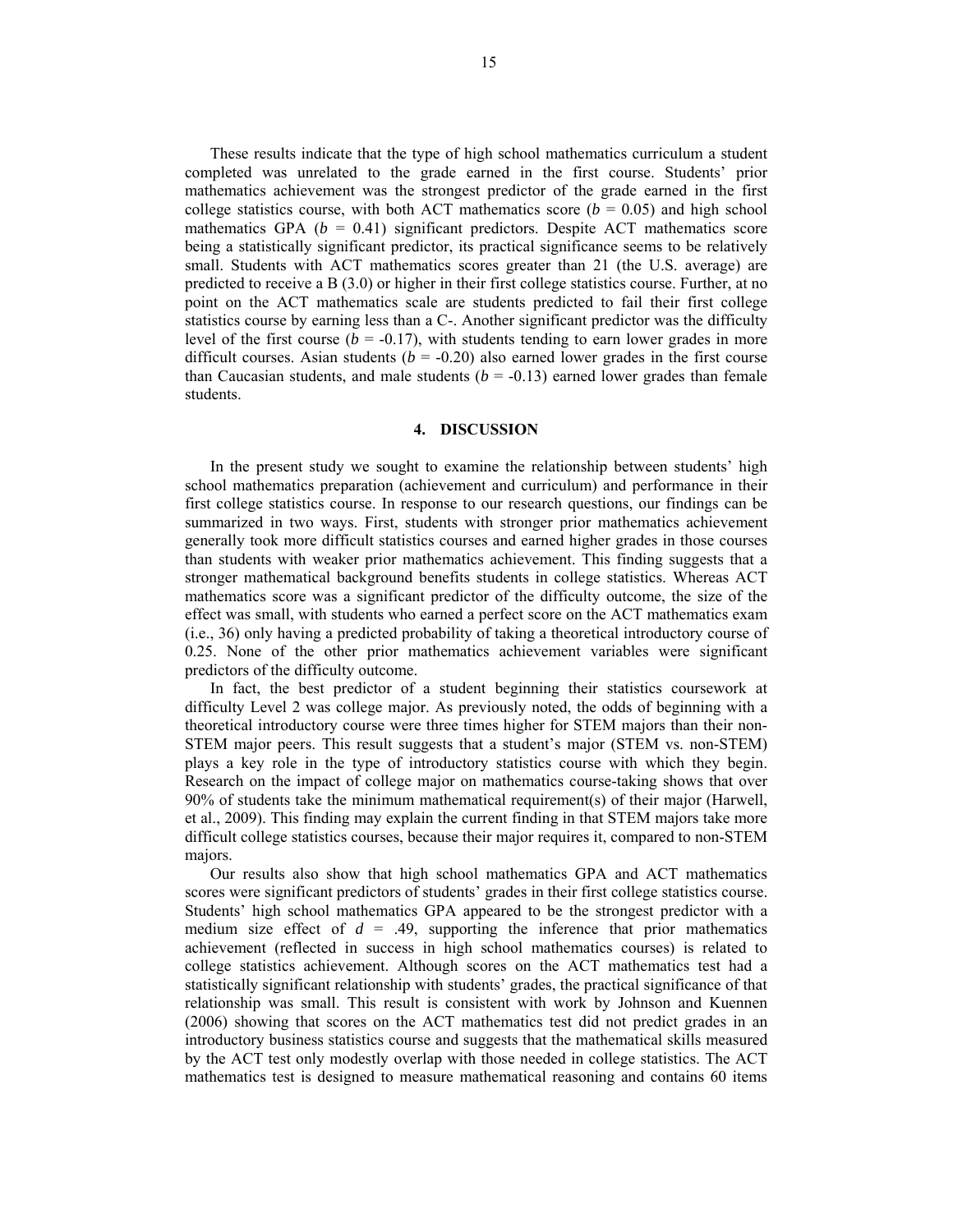divided into three subtests covering topics in pre-algebra, elementary and intermediate algebra, coordinate and plane geometry, and trigonometry. As such only half of the items on the ACT mathematics test measure aspects of mathematical reasoning that would seem to be related to achievement in a statistics course.

Similarly, the number of years of high school mathematics a student completed was unrelated to both the difficulty level of the course taken and the grade subsequently earned, which is consistent with previous research (Johnson & Kuennen, 2006) and suggests that exposure to more advanced mathematics courses (e.g., calculus) is not necessary to do well in statistics. For the difficulty variable this finding is particularly interesting because it suggests that students who take calculus in high school do not necessarily enroll in calculus-based statistics courses in college. In addition, the nonsignificant findings regarding ethnicity (with one exception for the grade data) suggest that students of different ethnic backgrounds are equally prepared for college statistics. The finding that female students earned higher grades than their male peers in college statistics is consistent with previous research regarding sex effects in statistics achievement (Schram, 1996). This finding is contrary to the sex effect traditionally observed in mathematics, where males have generally been found to outperform their female peers. This may be related to the composition of statistics courses, with less relative emphasis on formal abstraction and a greater reliance on contextually based applications.

Second, the type of high school mathematics curriculum a student completed was unrelated to the difficulty level of a student's first college statistics course as well as the grade earned in that course. Thus, greater exposure to statistical content in high school does not lead to students taking more difficult statistics courses in college or earning better grades in those courses. The non-significant findings for curriculum may in part be due to factors we were not able to observe such as the fidelity of implementation of the curricula or variations in teaching quality and assessment practices within- and acrossinstitutions. Likewise, we do not have data assessing the extent to which teachers (high school, college) actually covered the statistical content present in the curricula. However, we have anecdotal information suggesting that many high school mathematics teachers do not feel comfortable teaching statistics and frequently skip this material. Another possibility is that the integrated nature of the NSF-funded curricula may make it difficult for students to learn distinct statistical concepts, leaving them as prepared for college work in statistics as their peers who likely received little exposure to statistical concepts in high school. Of course, it is also possible that the statistical material embedded in the NSF-funded curricula do not promote more understanding than the statistical material appearing in the CD and UCSMP curricula.

In sum, these findings do not resolve the debate between those who believe that mathematical and statistical reasoning are distinct types of reasoning and those who do not, because the grades students' earn in a statistics course are a measure of many things, only some of which can be attributed to a student's ability to reason statistically. But these results do provide preliminary evidence that there is a relationship between students' mathematics achievement and statistics achievement, although the exact nature of this relationship remains unclear.

That being said, the present findings regarding the effect of curriculum are consistent with previous results regarding the impact of high school mathematics curricula on performance in students' first college mathematics course (e.g., Harwell et al., 2009; Post et al., 2010). In general, studies to date examining the impact of high school mathematics curricula and the difficulty of a student's first college mathematics class (defined as a course whose difficulty level equals or exceeds College Algebra/Pre-Calculus) or the grade earned in that class have not found any relationship. Other work (Harwell, LeBeau,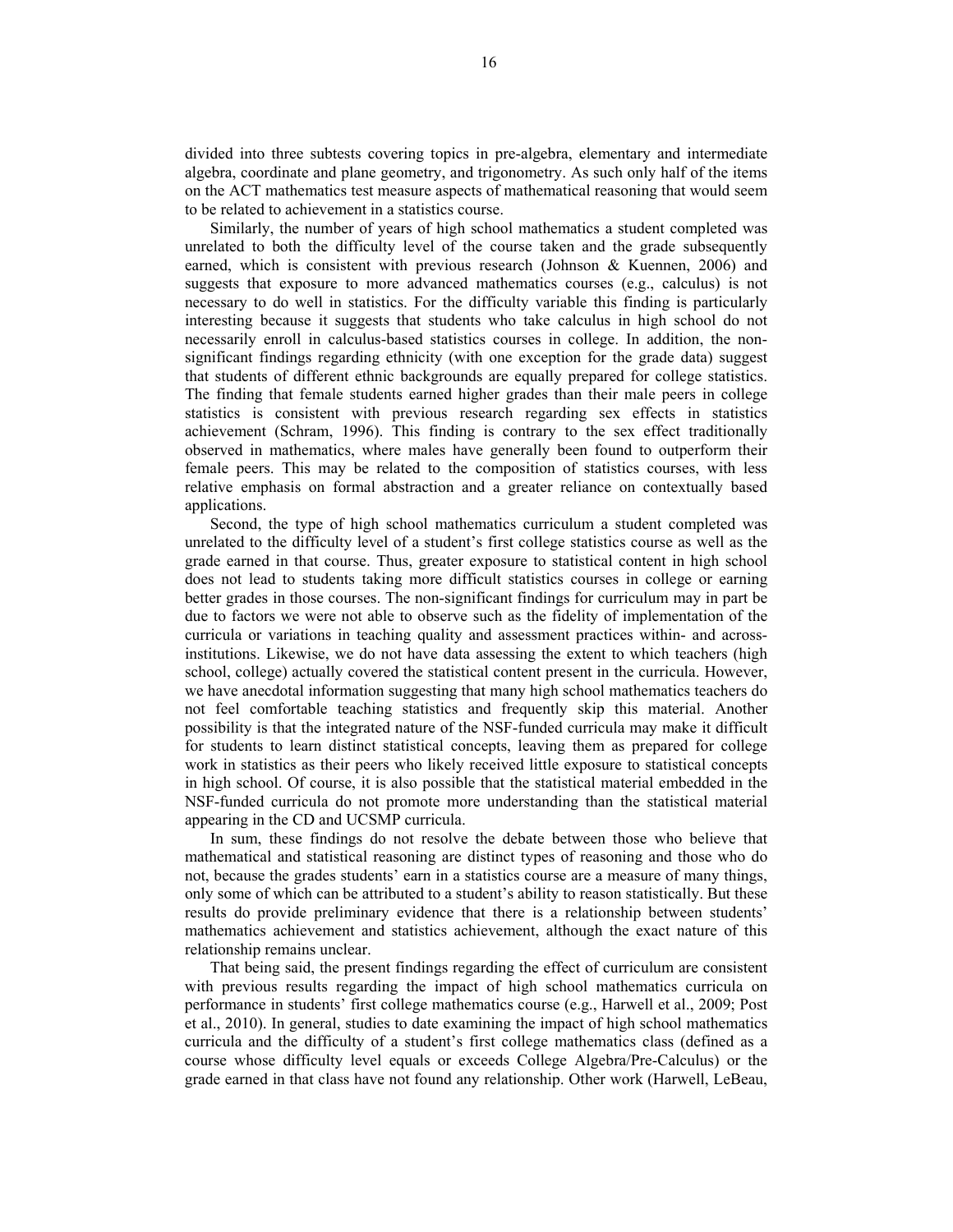Post, Dupuis, & Medhanie, 2011) has found that students completing an NSF-funded curriculum are more likely to begin college with a developmental mathematics course compared to students completing a CD or UCSMP curriculum. The current results extend these previous findings to include performance in college statistics coursework.

Future research should further examine the amount and nature of mathematical preparation necessary to be successful in statistics, particularly the importance of higherlevel mathematical skills. For example, the literature remains unclear about the advantages gained in statistics from exposure to calculus. In the present study, students who had taken calculus in high school did not outperform their peers in university statistics work (even in calculus-based statistics courses), however other studies (e.g., Green et al., 2009) found that students who had a more rigorous sequence of mathematical courses (including calculus) did outperform their peers who had experienced a less rigorous sequence of courses that did not include calculus. It is possible that the mathematical skills that students gain in a calculus course are not directly applicable to an introductory statistics course (particularly in an applied course), but that taking calculus is related to a student having a positive attitude about and less anxiety toward mathematics, which translates into that student having less anxiety toward statistics than students with less advanced coursework in mathematics. Similarly, future research would benefit from an examination of the aspects of mathematical proficiency that contribute to a better understanding of specific statistical concepts. For example, it seems plausible that a good working knowledge of calculus would not be related to a student's understanding of measures of central tendency, but that it may be related to a student's understanding of sampling distributions. Studies that measure specific aspects of both mathematical and statistical thinking would significantly contribute to our understanding of the relationship between mathematical and statistical reasoning.

## **ACKNOWLEDGEMENTS**

This research was supported by the National Science Foundation under SGER 0533460 and ESI 0627986. Any opinions, findings, and conclusions or recommendations expressed in this material are those of the authors and do not necessarily reflect the views of the National Science Foundation.

### **REFERENCES**

ACT, Inc. (2009). *ACT test prep*. Iowa City, IA: ACT, Inc.

[Online: http://www.actstudent.org/testprep/descriptions/mathdescript.html]

- Baloglu, M., & Zelhart, P. F. (2003). Statistical anxiety: A detailed review of the literature. *Psychology and Education: An Interdisciplinary Journal, 40, 27–37.*
- Boyer, E. (1983). *High school: A report on secondary education in America*. New York: Harper and Row.
- Brown, R. G., Dolciani, M. P., Sorgenfrey, R. H., Cole, W. L., Campbell, C., & Macdonald Piper, J. (1997). *Algebra: Structure and methods book one*. New York: McDougal, Litell, and Company.

Carnegie Foundation. (2009a). *Undergraduate instructional program classification*. Stanford, CA: The Carnegie Foundation for the Advancement of Teaching. [Online: http://classifications.carnegiefoundation.org/descriptions/ugrad\_program.php]

Carnegie Foundation. (2009b). *Undergraduate profile classification*. Stanford, CA: The Carnegie Foundation for the Advancement of Teaching.

[Online: http://classifications.carnegiefoundation.org/descriptions/undergraduate\_profile.php ]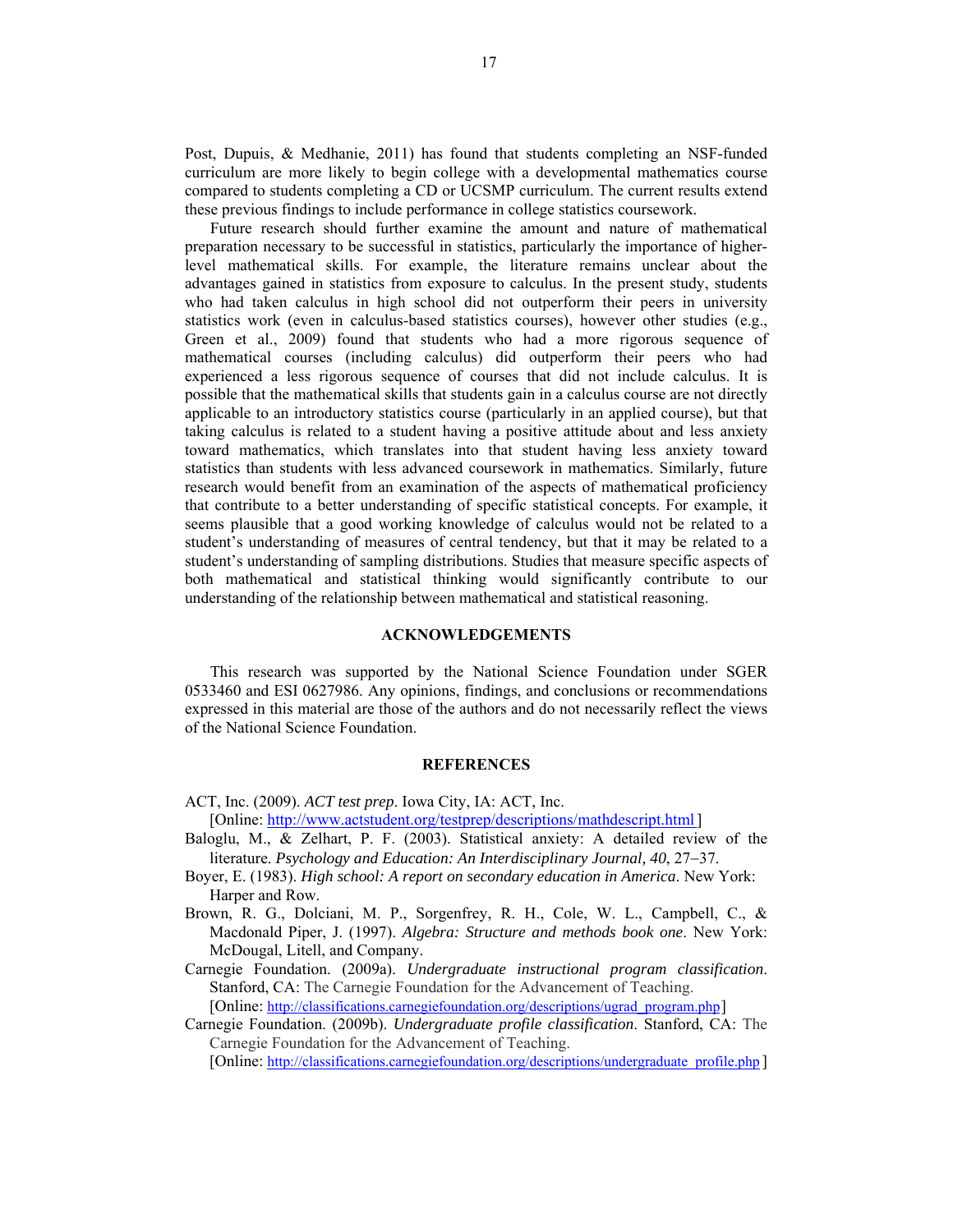Cochran, W. G. (1977). *Sampling techniques* (3rd ed.). New York: John Wiley & Sons. College Board. (2010a). *2010 statistics score distribution*. New York: Author.

[Online: http://www.collegeboard.com/student/testing/ap/statistics/dist.html?stats] College Board. (2010b). *SAT practice*. New York: Author.

[Online: http://sat.collegeboard.com/practice/sat-practice-questions-math/math-concepts] College Board. (2010c). *The SAT preparation booklet*. New York: Author.

- Coxford, A. F., Fey, J. T., Hirsch, C. R., Schoen, H. L., Burrill, G., Hart, E. W., … Ritsema, B. (1998). *Contemporary mathematics in context: A unified approach*. Chicago, IL: Everyday Learning Corporation.
- Delucchi, M. (2007). Assessing the impact of group projects on examination performance in social statistics. *Teaching in Higher Education, 12(4), 447–460.*
- Everson, M. (2005, August). *Implementing the GAISE recommendations in an online statistics course*. Paper presented at the Joint Statistics Meeting, Minneapolis, MN.
- Fendel, D., Resek, D., Alper, L., & Fraser, S. (1998). *Interactive mathematics program: Integrated high school mathematics, (Year 1-4).* Berkeley, CA: Key Curriculum Press.
- Foster, A. G., Gordon, B. W., Gell, J. M., Rath, J. N., & Winters, L. J. (1995). *Merrill algebra 2 with trigonometry.* New York: Glencoe.
- Gal, I., & Garfield, J. (Eds.) (1997). *The assessment challenge in statistics education*. Amsterdam: IOS Press and the International Statistical Institute.
- Garfield, J., & Ben-Zvi, D. (2009). Helping students develop statistical reasoning: Implementing a statistical reasoning learning environment. *Teaching Statistics, 31*(3),  $72 - 77$ .
- Garfield, J., & Gal, I. (1999). Teaching and assessing statistical reasoning. In L. Stiff (Ed.), *Developing mathematical reasoning in grades K-12* (pp. 207–219). Reston, VA: National Council Teachers of Mathematics.
- Garfunkel, S., Godbold, L., & Pollak, H. (1998). *Mathematics: Modeling our world*. Cincinnati, OH: South-Western Educational Publishing.
- Green, J. J., Stone, C. C., Zegeye, A., & Charles, T. A. (2009). How much math do students need to succeed in business and economics statistics? An ordered probit analysis. *Journal of Statistics Education, 17*(3).

[Online: http://www.amstat.org/publications/jse/v17n3/green.html]

- Harwell, M. R., Post, T. R., Cutler, A., Maeda, Y., Anderson, E., Norman, K. W., & Medhanie, A. (2009). The preparation of students from National Science Foundationfunded and commercially developed high school mathematics curricula for their first university mathematics course. *American Educational Research Journal, 46*(1)*,*  $203 - 233$ .
- Harwell, M. R., LeBeau, B., Post, T. R., Dupuis, D., & Medhanie, A. (2011). *A multi-site study of the relationship between high school mathematics curricula and developmental mathematics course-taking and achievement in college* (Unpublished manuscript).
- Johnson, M., & Kuennen, E. (2006). Basic math skills and performance in an introductory statistics course. *Journal of Statistics Education, 14*(2)*.*  [Online: http://ww.amstat.org/publications/jse/v14n2/johnson.html]
- Lutzer, D. J., Rodi, S. B., Kirkman, E. E., & Maxwell, J. W. (2007). *Statistical abstract of undergraduate programs in the mathematical sciences in the United States: Fall 2005 CBMS survey*. Providence, RI: American Mathematical Society.
- Mathematical Sciences Education Board. (2004). *On evaluating curricular effectiveness: Judging the quality of K-12 mathematics evaluations*. Washington, DC: National Academy Press.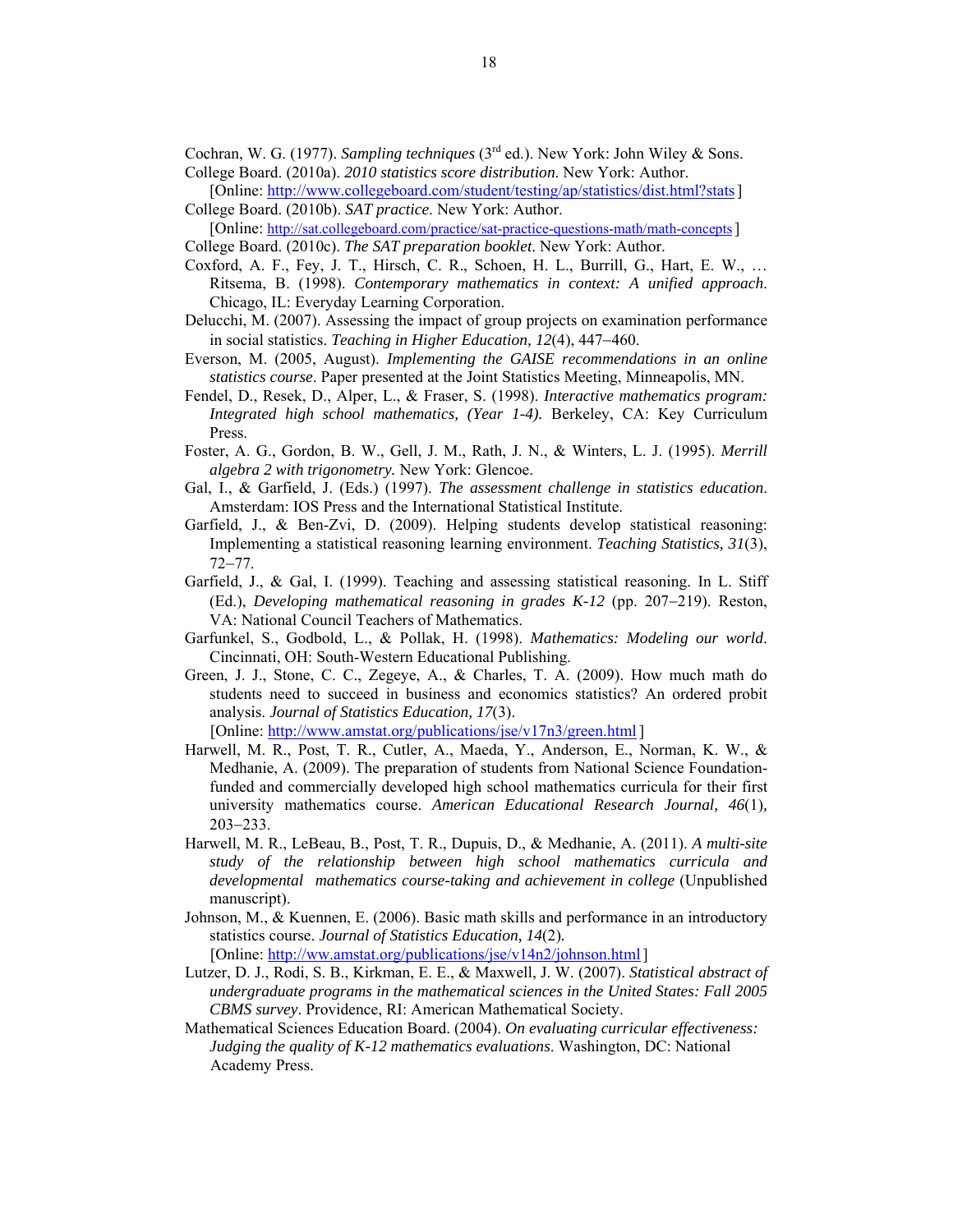- Mulhern, G., & Wylie, J. (2005). Mathematical prerequisites for learning statistics in psychology: Assessing core skills of numeracy and mathematical reasoning among undergraduates. *Psychology Learning and Teaching, 5(2)*, 119–132.
- National Center for Education Statistics (2002). *Schools and staffing survey (SASS), public school questionnaire, charter school questionnaire, and private school questionnaire, 1999-2000*. Washington, DC: Author. [Online: http://nces.ed.gov/pubsearch/pubsinfo.asp?pubid=2002313 ]

- National Council of Teachers of Mathematics. (1989). *Curriculum and evaluation standards for school mathematics*. Reston, VA: Author.
- National Council of Teachers of Mathematics. (2000). *Principles and standards for school mathematics*. Reston, VA: Author.
- National Research Council. (2004). *On evaluating curricular effectiveness: Judging the quality of K-12 mathematics evaluations*. Committee for a Review of the Evaluation Data on the Effectiveness of NSF-Supported and Commercially Generated Mathematics Curriculum Materials, Mathematical Sciences Education Board, Center for Education, Division of Behavioral and Social Sciences and Education. Washington, DC: National Academies Press.
- Perkins, D. V., & Saris, R. N. (2001). A "jigsaw classroom" technique for undergraduate statistics courses. *Teaching of Psychology*, 28(2), 111-113.
- Post, T. R., Medhanie, A., Harwell, M. R., Norman, K., Dupuis, D., Muchlinkski, T., … Monson, D. (2010). The impact of prior mathematics achievement on the relationship between high school mathematics curricula and post-secondary mathematics performance, course-taking, and persistence. *Journal of Research in Mathematics Education, 41(3), 274-308.*
- The R Project for Statistical Computing (Version 2.12.2) [Computer software]. [Online: http://www.r-project.org/foundation/main.html]
- Raudenbush, S. W., & Bryk, A. S. (2002). *Hierarchical linear models: Applications and*  data analysis methods (2<sup>nd</sup> ed.). Newbury Park, CA: Sage.
- Raudenbush, S. W., Spybrook, J., Congdon, R., Liu, X., & Martinez, A. (2009). Optimal Design Software for Multi-level and Longitudinal Research (Version 2.0) [Computer software].

[Online: http://www.wtgrantfoundation.org ]

- Schoen, H. L., & Hirsch, C. R. (2003). The Core-Plus mathematics project: Perspectives and student achievement. In S. L. Senk & D. R. Thompson (Eds.), *Standards-based school mathematics curricula: What are they? What do students learn?* (pp. 311-343). Mahwah, NJ: Lawrence Erlbaum Associates.
- Schram, C. M. (1996). A meta-analysis of gender differences in applied statistics achievement. *Journal of Educational and Behavioral Statistics*, 21(1), 55–70.
- Shadish, W. R., Cook, T. D., & Campbell, D. T. (2002). *Experimental & quasi*experimental designs for generalized causal inference (2<sup>nd</sup> ed). New York: Houghton Mifflin.
- Sidak, Z. (1967). Rectangular confidence regions for the means of multivariate normal distributions. *Journal of the American Statistical Association, 62, 626–633.*
- Spybrook, J., Raudenbush, S. W., Congdon, R., & Martinez, A. (2009). Optimal Design for Longitudinal and Multilevel Research: Documentation for the Optimal Design Software (Version 2.0) [Computer software].
- Usiskin, Z. (1986). The UCSMP: Translating grades 7–12 mathematics recommendations into reality. *Educational Leadership, 44*(4), 30–35.